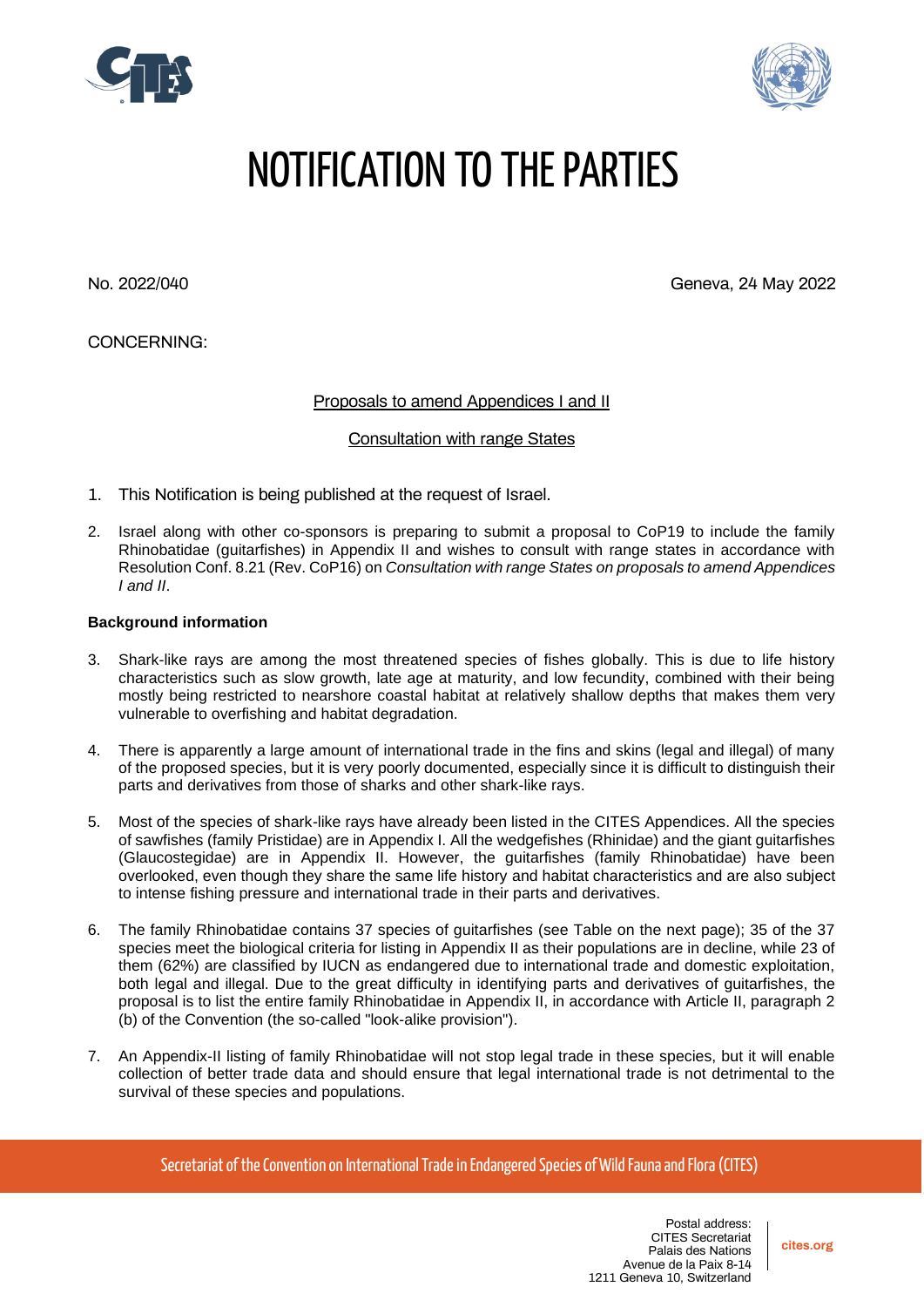- 8. Approximately 110 countries (over half the countries in the world) are range states for Rhinobatidae (see Table on the next page), therefore we have requested the Secretariat to issue a Notification to all Parties to assist with consultation. At this time, we would like to express our sincere thanks to the Secretariat for their cooperation.
- 9. We would appreciate comments on our proposal, and if possible, specifically on these questions, please:
	- 1. Do you think that an Appendix II listing will contribute to data collection on international trade in guitarfish specimens?
	- 2. How do you think the listing proposal will affect the conservation of living guitarfishes?
	- 3. Would your country be interested in being a co-sponsor of the proposal?
	- 4. Any other comments.

## **Responding to this consultation Notification:**

10. All Parties are invited to send their responses to this Notification by 15 June 2022, directly to Israel's CITES Scientific Authority (not to the Secretariat), by e-mail to:

> Dr. Simon Nemtzov Israel's CITES Scientific Authority E-mail addresses: [simon@npa.org.il](mailto:simon@npa.org.il) or [snemtzov@gmail.com](mailto:snemtzov@gmail.com)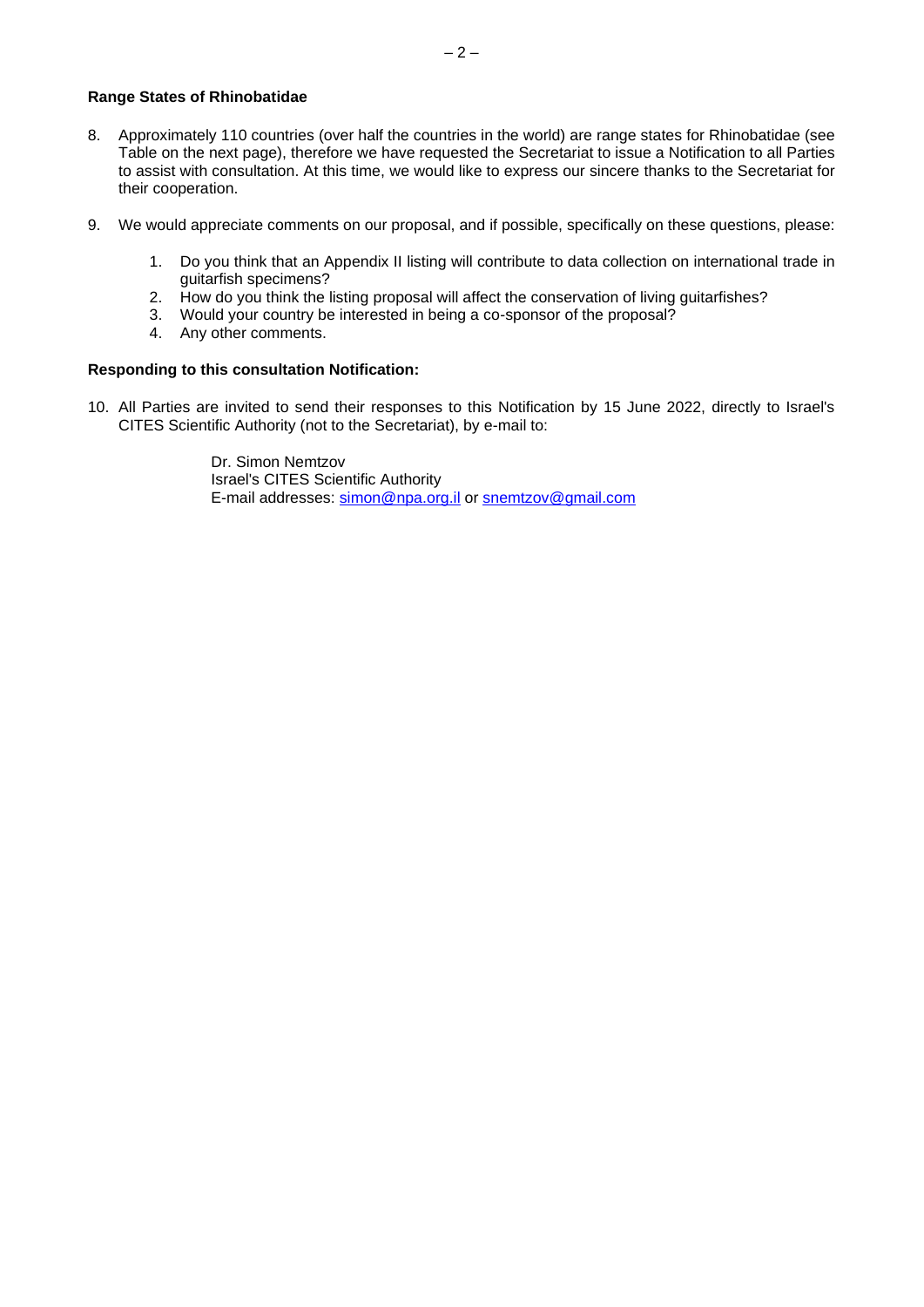**Table.** List of the 37 currently accepted valid species in the family Rhinobatidae, with their distribution, and latest IUCN Red List status and trend.

| Species, including author and<br>year |                                                                   | Distribution <sup>1</sup>                                                | <b>IUCN Red</b><br><b>List Global</b><br><b>Status</b> | <b>IUCN Status trend</b>         |
|---------------------------------------|-------------------------------------------------------------------|--------------------------------------------------------------------------|--------------------------------------------------------|----------------------------------|
| 1.                                    | Acroteriobatus<br>andysabini Weigmann, Ebert<br>& Séret 2021      | Madagascar                                                               | New species,<br>not assessed                           | Unknown                          |
| 2.                                    | Acroteriobatus<br>annulatus (Smith 1841)                          | SE Atlantic O and W<br>Indian O                                          | VU                                                     | Decreasing $\blacklozenge$       |
| 3.                                    | Acroteriobatus blochii (Müller<br>& Henle 1841)                   | SE Atlantic O from S<br>Angola to Cape Town                              | LC                                                     | Stable                           |
| 4.                                    | Acroteriobatus leucospilus<br>(Norman 1926)                       | SE Atlantic O and W<br>Indian O                                          | <b>EN</b>                                              | Decreasing $\blacklozenge$       |
| 5.                                    | Acroteriobatus ocellatus<br>(Norman 1926)                         | SE Atlantic O and W<br>Indian O, South Africa<br>and Mozambique          | DD                                                     | Decreasing $\blacklozenge$       |
| 6.                                    | Acroteriobatus omanensis<br>Last, Henderson & Naylor<br>2016      | Sea of Oman                                                              | $\overline{DD}$                                        | Unknown                          |
|                                       | 7. Acroteriobatus<br>salalah (Randall &<br>Compagno 1995)         | Oman                                                                     | $\overline{\text{NT}}$                                 | Decreasing $\blacktriangleright$ |
| 8.                                    | Acroteriobatus<br>stehmanni Weigmann, Ebert<br>& Séret 2021       | Socotra Island, Yemen                                                    | New species,<br>not assessed                           | Unknown                          |
| 9.                                    | Acroteriobatus<br>variegatus (Nair & Lal<br><b>Mohan 1973)</b>    | Arabian Seas; S India and<br>Sri Lanka                                   | <b>CR</b>                                              | Decreasing $\blacktriangleright$ |
|                                       | 10. Acroteriobatus<br>zanzibarensis (Norman<br>1926)              | Zanzibar Island, Tanzania                                                | <b>NT</b>                                              | Unknown                          |
|                                       | 11. Pseudobatos buthi Rutledge<br>2019                            | <b>Gulf of California</b>                                                | VU                                                     | Decreasing $\blacklozenge$       |
|                                       | 12. Pseudobatos<br>glaucostigma (Jordan &<br><b>Gilbert 1883)</b> | E, C and SE Pacific O<br>from Magdalena Bay,<br><b>Mexico to Ecuador</b> | VU                                                     | Decreasing $\bigtriangledown$    |
|                                       | 13. Pseudobatos horkelii (Müller<br>& Henle 1841)                 | SW Atlantic O from Rio de<br>Janeiro, Brazil, to N<br>Argentina          | CR                                                     | Decreasing $\blacktriangleright$ |
|                                       | 14. Pseudobatos<br>lentiginosus (Garman 1880)                     | W C Atlantic O from N<br>Carolina, USA to<br>Nicaragua                   | VU                                                     | Decreasing $\blacklozenge$       |
|                                       | 15. Pseudobatos<br>leucorhynchus (Günther<br>1867)                | E, C and SE Pacific O<br>from Baja California,<br>Mexico to Ecuador      | VU                                                     | Decreasing $\blacklozenge$       |
|                                       | 16. Pseudobatos<br>percellens (Walbaum 1792)                      | W, C and SW Atlantic O                                                   | <b>EN</b>                                              | Decreasing $\blacklozenge$       |
|                                       | 17. Pseudobatos<br>planiceps (Garman 1880)                        | S Mexico to N Chile incl.<br>Galapagos Islands                           | VU                                                     | Decreasing $\blacktriangleright$ |
|                                       | 18. Pseudobatos prahli (Acero<br>P. & Franke 1995)                | S Mexico to N Peru                                                       | VU                                                     | Decreasing $\bigtriangledown$    |
|                                       | 19. Pseudobatos<br>productus (Ayres 1854)                         | San Francisco, USA, to S<br>Gulf of California, Mexico                   | <b>NT</b>                                              | Decreasing $\blacktriangleright$ |
|                                       | 20. Rhinobatos albomaculatus<br>Norman 1930                       | Mauritania to Angola                                                     | CR                                                     | Decreasing $\blacklozenge$       |

<sup>&</sup>lt;sup>1</sup> Abbreviations used in this column: C Central; E East or Eastern; N North or Northern; S South or Southern; O Ocean; W West or Western